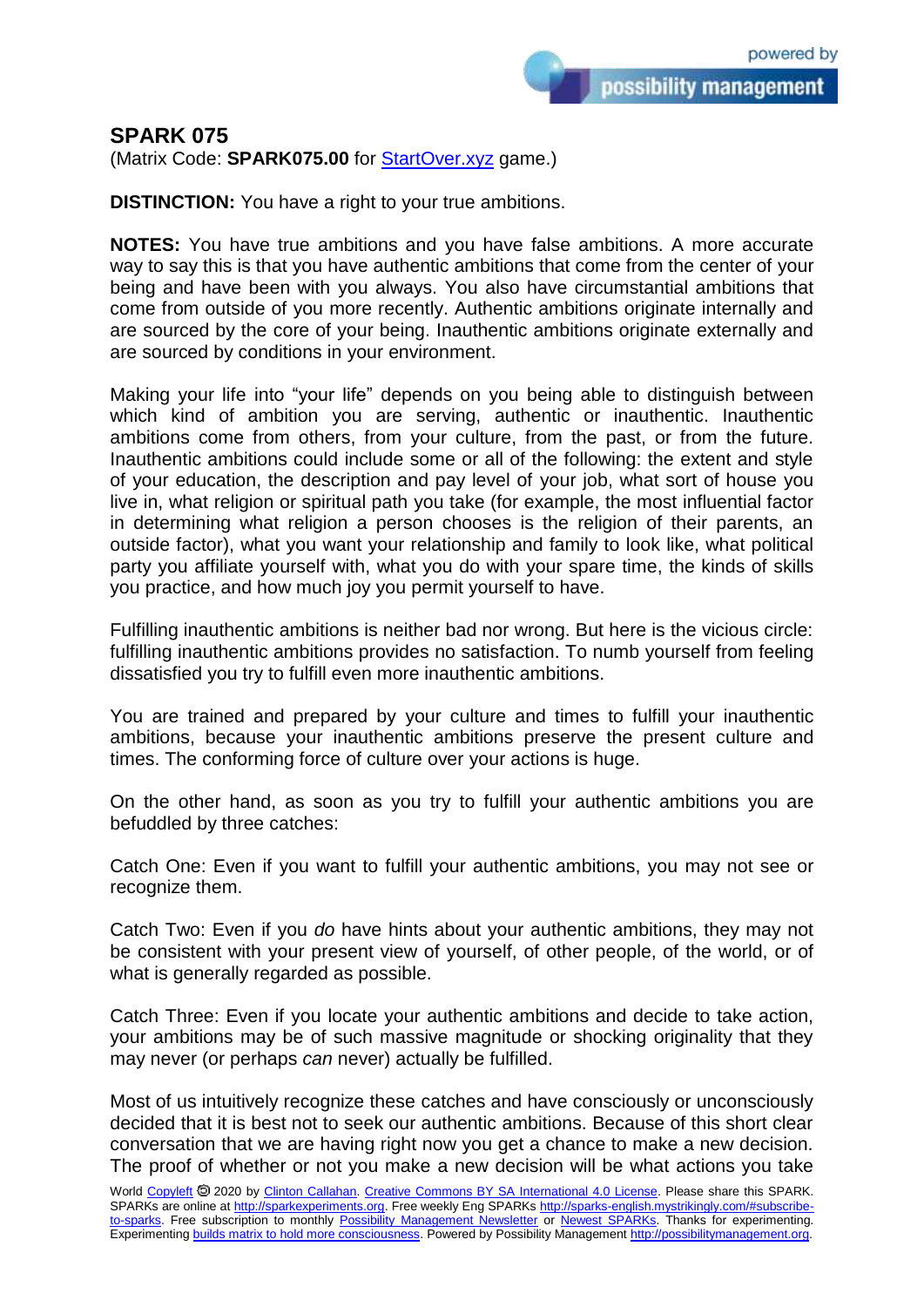afterwards. For example, if you decide to change your mind and start accomplishing your true ambitions, stop after reading this sentence, put your right hand up in the air and say out loud no matter who is there and with no explanation, "I choose to accomplish my true ambitions."

If you took this new action and raised your hand and spoke out loud you now already have proof of the reality of your new decision. If you continued reading without putting your hand up and speaking then your Box interfered and you must take other actions for proof.

Remember, the food you derive from your authentic ambitions is not only from successful completion – which may be practically impossible. Satisfaction comes from being in the field of taking real actions each day towards accomplishing your authentic ambitions. Even if your action is small it declares what your life is about.

### **EXPERIMENTS:**

These three steps are done one after the other.

### **SPARK075.01** BECOME AUTHENTIC ABOUT YOUR INAUTHENTICITY

Pay close attention and observe exactly how you avoid your authentic ambitions. How are you distracting or dulling yourself? Where are you pretending to accept things in your life that are actually unacceptable to you? (These are called "dangerous questions" because answering them takes you outside of your welldefended comfort zone.) Once you find out where you are not being true to yourself, change comes from "pulling your own covers" and revealing what you have found to witnesses who understand the full implications of what you say. Big changes happen in public. Most people stop before taking this first step because they reason that being authentic about their inauthenticity is far too painful. Yes, it *is* painful. But at some point, hopefully before your deathbed, you must weigh the pain of realization against the pain of self-deception. Being authentic about your inauthenticity lets you be where you are. No matter the disgrace or embarrassment being where you are gives you more power to act.

#### **SPARK075.02** CLARIFY AN AUTHENTIC AMBITION

Do not expect this to be too easy. The most productive way to clarify an authentic ambition is to start living with these questions: What are my true ambitions? What brings me alive? What do I really love to do? What turns me on? What am I here for? Take your time and let these questions do their work on you. True ambitions vary wildly from person to person. Do not be surprised if what you really want to do fits no stereotype. Trust your guts. We offer no examples here of what an authentic ambition might be. The Box gets a hold of such a list and quickly performs its analytical surgeries designed to keep everything the same. If you figure out an authentic ambition all by yourself then you can neither deny it nor allow someone else to convince you that you are crazy.

## **SPARK075.03** ONE, TWO, THREE, GO!

Take actions. If you do not see all the actions to take, then take the action that you do see. Even if it is a small action you will learn something, and your new perspective will reveal the next necessary action. Living your authentic ambitions is not about